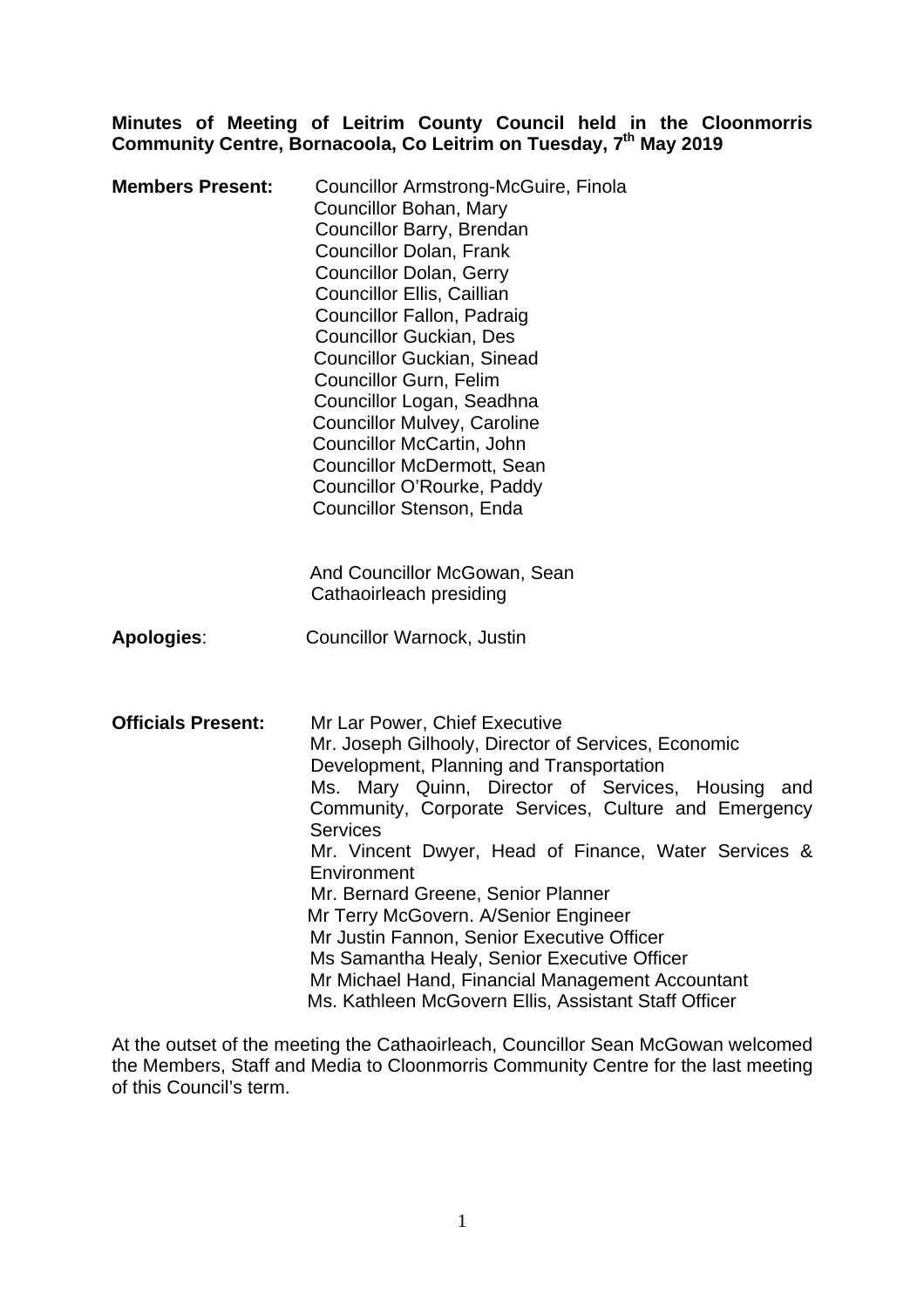## **19/58**

## **07/05/2019 Votes of Sympathy**

The Members extended a vote of sympathy to the following:

- Paul Mayville, Gubagraphy, Dromod on the death of Therese Mayville.
- Seamus McGovern, Clooncorrick, Carrigallen on the death of Elizabeth McGlynn.
- Leila McCabe, Beaghmore, Carrigallen, Co Leitrim on the death of Greta McCabe.
- The family of the late Thomas Joseph Wilford, Aughgrania, Drumshanbo, Co Leitrim on the death of Thomas Joseph Wilford.
- The family of the late Sean McWeeney, Drimna, Gorvagh on the death of Sean McWeeney.
- The family of the late Gerard Nangle, Park Lodge, Castleknock, Dublin 15 on the death of Gerard Nangle.

**19/59** 

#### **07/05/2019 Deimhniu Miontuairisci**

## **Proposed by Councillor Enda Stenson by Councillor Mary Bohan and RESOLVED:**

"That the Minutes of Leitrim County Council Meeting held in the Council Chamber, Aras An Chontae, Carrick-on-Shannon, Co Leitrim on Monday, 4<sup>th</sup> March 2019 be adopted".

Councillor Des Guckian noted the minutes lacked details of discussions that took place.

## **19/60**

## **07/05/2019 Annual Financial Statement for the year ended 31st December 2018**

The Annual Financial Statement for Leitrim County Council for the year ended 31<sup>st</sup> December, 2018 as circulated to the Members appears as **Appendix 1** to the Minutes of this meeting in the Minute Book.

Mr. Vincent Dwyer, Head of Finance & Water Services advised Members Leitrim County Council had continued to implement a programme of monitoring and reviewing expenditure to ensure that budgetary limits are not exceeded. The effect of such tight budgetary management and control has resulted in a surplus of €3,466 leaving a reduced cumulative deficit of €260,640 at the end of 2018. Total revenue expenditure by Leitrim County Council in 2018 was €38,565,368. The total capital expenditure by Leitrim County Council in 2018 was €9,738,683. Income received from NPPR was greater than anticipated. Budgeted income was €340,000 while actual income received was €553,946.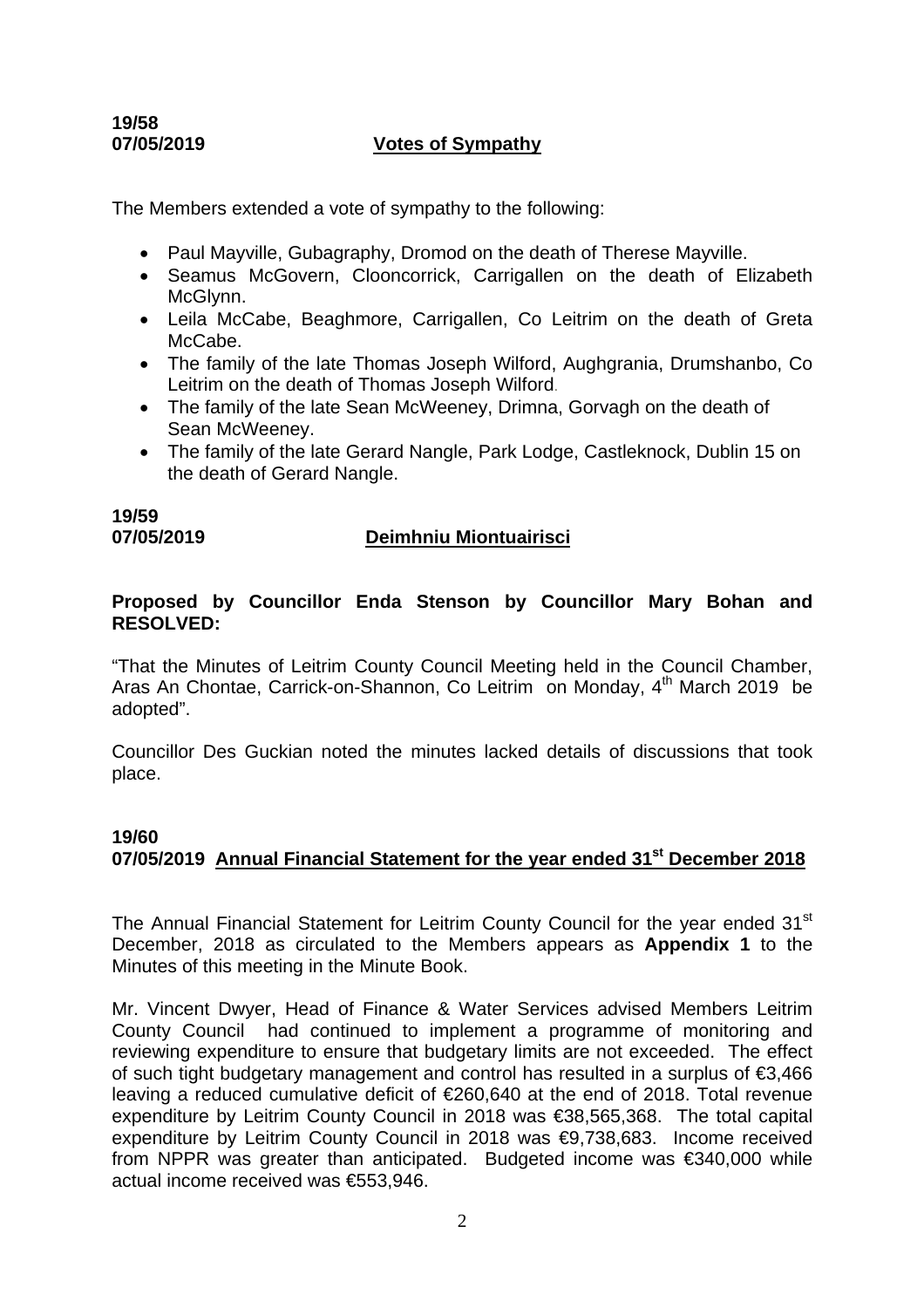In 2018, Leitrim County Council continued to pursue the collection of outstanding revenue through a combination of engagement and enforcement. In this regard, Commercial Rates Collection has increased to 83% in 2018.

## *Proposed by Councillor Caillian Ellis, seconded by Councillor Finola Armstrong McGuire AND UNANIMOUSLY RESOLVED;*

"That Leitrim County Council's Annual Financial Statement for the Year ended 31<sup>st</sup> December, 2018 be adopted in accordance with Section 108 of the Local Government Act, 2001."

## **19/61**

## **07/05/2019 Additional Expenditure incurred by Leitrim County Council during 2018**

Mr. Vincent Dwyer, Head of Finance & Water Services provided an overview of the report on additional expenditure incurred by Leitrim County Council in 2018. Mr. Dwyer outlined that in accordance with Section (108) 4 of the Local Government Act, 2001 the approval of the Members is sought for the additional expenditure incurred by Leitrim County Council in 2018. The report as circulated to the Members appears as **Appendix 2** to the Minutes of this meeting in the Minute Book.

## *Proposed by Councillor Finola Armstrong McGuire seconded by Councillor Padraig Fallon AND UNANIMOULSY RESOLVED;*

"That additional expenditure incurred by Leitrim County Council in the performance of its functions in 2018 in accordance with the provisions of Section 108(4) of the Local Government Act, 2001 be approved"

## **19/62 07/05/2019 Revised Local Improvement Scheme**

Cathaoirelach, Councillor Sean McGowan noted that this had been discussed previously at a Workshop by the Members and it was agreed to defer it to a future l Council meeting.

This was agreed by the Members.

#### **19/63 07/05/2019 Draft Annual Report 2018**

Ms Mary Quinn, Director of Services, Housing, Community, Corporate Services, Culture and Emergency Services informed the Members that the Draft Annual Report, 2018 is listed as an agenda item for adoption. The Draft Annual Report, 2018 as circulated to the Members appears as **Appendix 3** to the Minutes of this meeting in the Minute Book.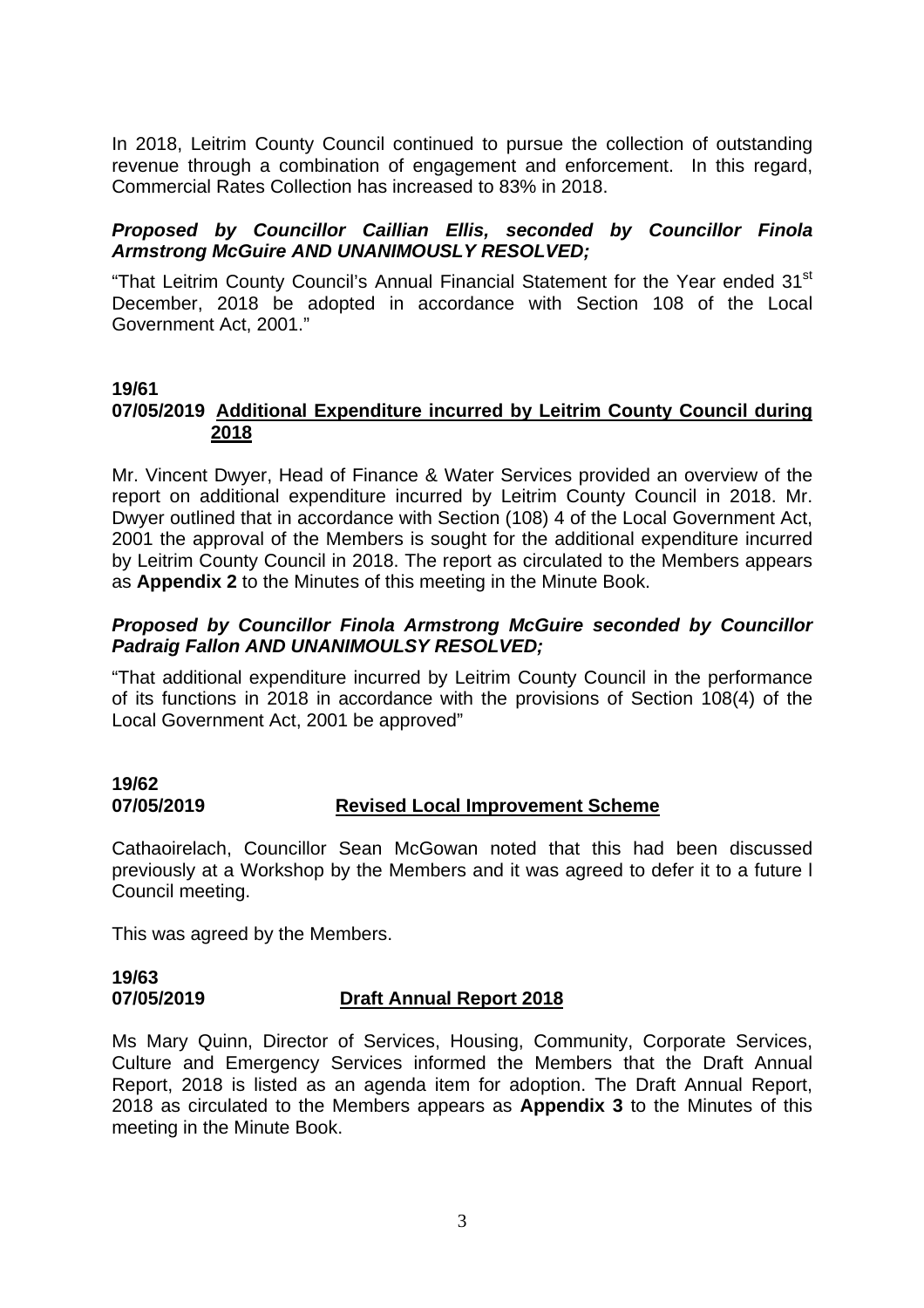## *Proposed by Councillor Mary Bohan, seconded by Councillor Sean McDermott AND UNANIMOUSLY RESOLVED;*

"That Leitrim County Council's Draft Annual Report, 2018 be adopted".

## **19/64 07/05/2019 Date and Time of Annual Meeting**

Ms Mary Quinn, Director of Services, Housing and Community, Corporate Services, Culture and Emergency Services outlined in line with the legislative provisions for the holding of the Annual Meeting in a year in which a local election is held, that the Annual Meeting is to take place on Friday, 7<sup>th</sup> June 2019 at 12 noon.

## *Proposed by Councillor Enda Stenson seconded by Councillor Mary Bohan AND UNANIMOUSLY RESOLVED;*

"That the Annual Meeting of Leitrim County Council be held on Friday, 7<sup>th</sup> June 2019 at 12 noon in the Council Chamber, Aras an Chontae, Carrick on Shannon, Co. Leitrim.

## **19/65 07/05/2019 Monthly Management Reports by the Chief Executive**

Monthly Management Reports for the period  $1<sup>st</sup>$  February 2019 to 28<sup>th</sup> February 2019 and 1st March 2019 to  $31^{st}$  March 2019 by Lar Power. Chief Executive, dated 20<sup>th</sup> March 2019 and 16<sup>th</sup> April 2019 respectively, prepared in accordance with Section 136 (2) of the Local Government Act, 2001 as inserted by Section 51 of the Local Government Reform Act, 2014, as circulated to the Members, appears as **Appendix 4** and **Appendix 5** to the Minutes of this meeting in the Minute Book.

The reports were noted by Members.

#### **19/66 07/05/2019 Section 138 (1) of the Local Government Act 2001**

Ms Mary Quinn, Director of Services, Housing, Community, Corporate Services, Culture and Emergency Services outlined that there were no commitments to note under this item.

## **19/67 07/05/2019 Corporate Policy Group Report**

Ms Mary Quinn, Director of Services, Housing, Community, Corporate Services, Culture and Emergency Services gave an overview of the items considered by the Corporate Policy Group at their meeting held prior to the Council meeting: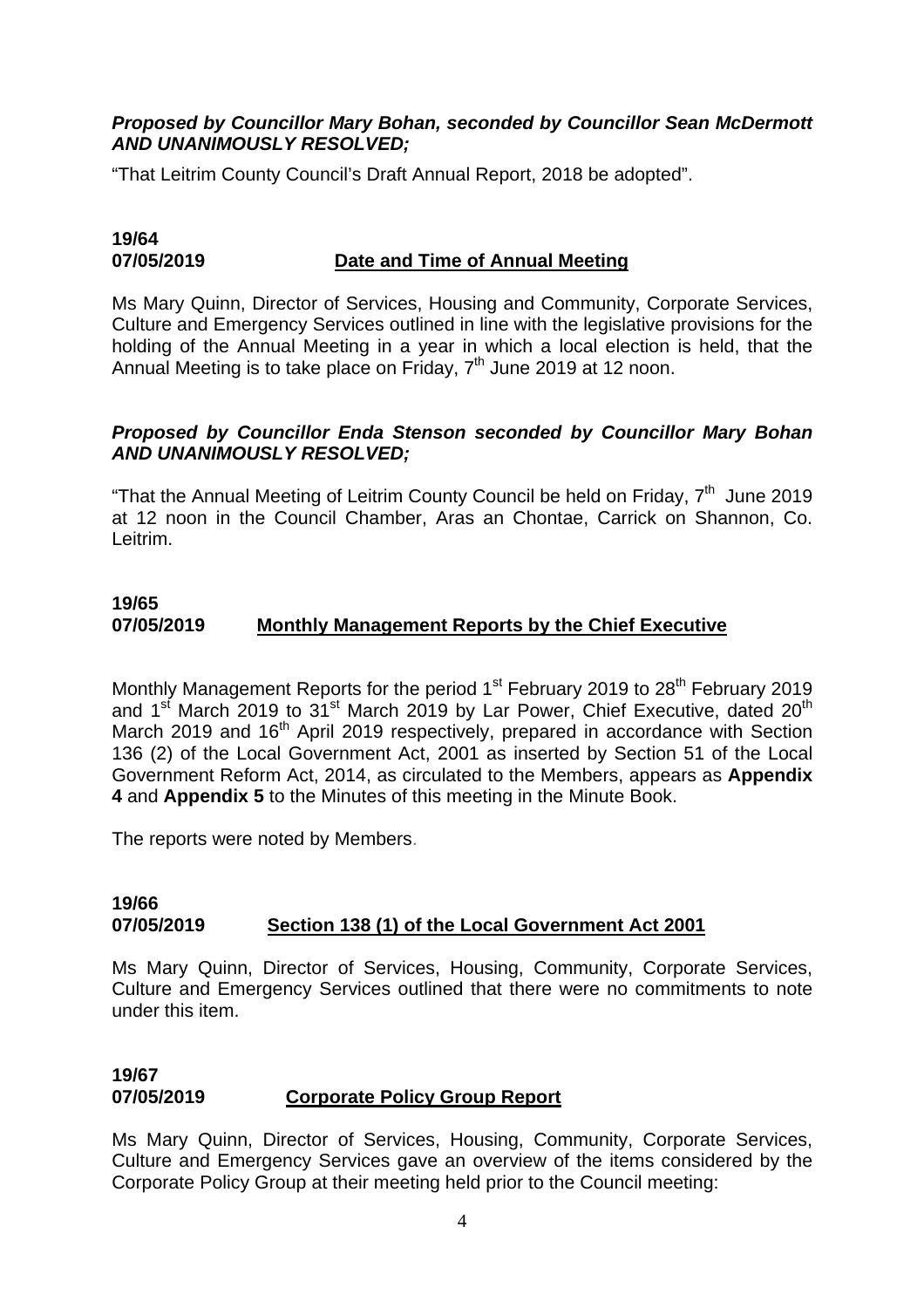- Members ICT
- Update from Strategic Policy Committee's
- Update from LCDC

## **Housing Policy, Social & Cultural Development Strategic Policy Committee**

Councillor Gerry Dolan, Chairperson, outlined that a meeting of the Housing Policy, Social & Cultural Development Strategic Policy Committee was held on Wednesday, 10th April 2019 and the following items were considered:-

- Overview of Social Housing Delivery Targets
- Update on Housing Grants
- Affordable Housing Scheme
- Draft Traveller Accommodation Programme

## **Economic, Development, Enterprise & Planning Strategic Policy Committee**

Councillor Sean McDermott outlined that an Economic, Development, Enterprise & Planning Strategic Policy Committee meeting took place on Tuesday, 23<sup>rd</sup> April 2019 and considered the following items:

- Presentation on Renewable Energy Strategy
- Update on County Heritage Plan
- Update on National Broadband Plan & Digital Strategy
- Update from Scott Coombs on PPN Forestry Report

## **Environmental, Transportation & Infrastructural Policy Strategic Policy Committee**

Councillor Sinead Guckian outlined that an Environmental, Transportation & Infrastructural Strategic Policy Committee meeting took place on Monday, 29<sup>th</sup> April 2019 and considered the following items:

- Update on Climate Change Adaptation Plan
- Litter Management Update
- LIS Scheme

Ms. Quinn also outlined that an over-view of items listed on the agenda for the Council meeting was provided and that the attendance of Members at forthcoming Conferences/Seminars was also agreed by the Corporate Policy Group.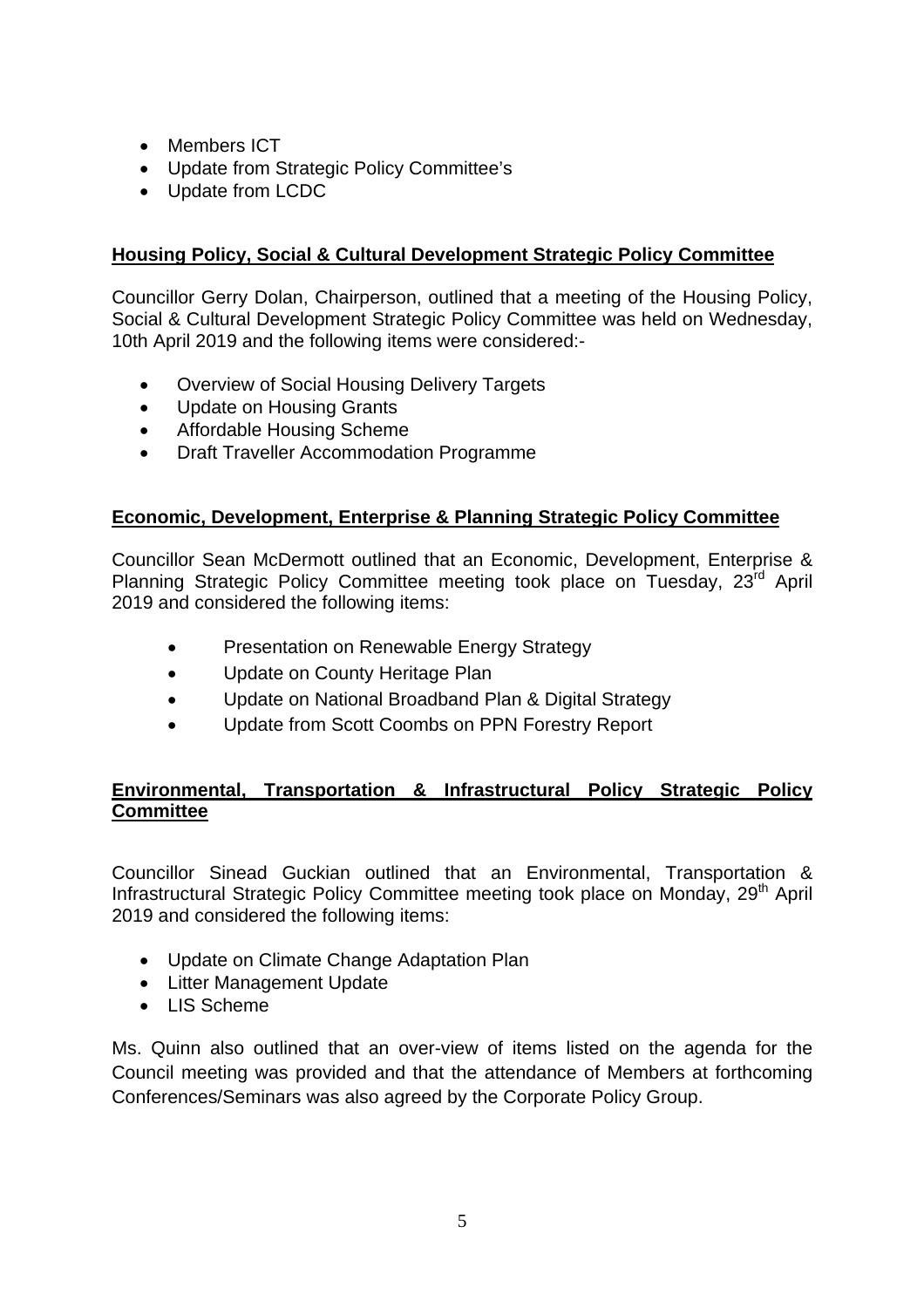## **19/68**

#### **07/05/2019 Conferences/Training**

## **Proposed by Councillor Enda Stenson seconded by Councillor Mary Bohan AND UNANIMOUSLY RESOLVED:**

"That the attendance of Councillor Caillian Ellis, Councillor Frank Dolan and Councillor Paddy O'Rourke at the AILG Training on the 23<sup>rd</sup> March 2019 in the Arklow Bay Hotel, be retrospectively approved".

## **19/69 07/05/2019 Meeting Correspondence**

- 1. Thank You card from North West Stop.
- 2. Letter from the Office of the Tánaise and Minister for Foreign Affairs and Trade received  $7<sup>th</sup>$  March 2019 in relation to resolution passed by Leitrim County Council in regard to measures to deal with impacts of Brexit.

Councillor Paddy O'Rourke expressed his disappointment with the reply received in this regard.

- 3. Submission from Leitrim County Council to Department of Housing, Planning & Local Government regarding reform of Electoral Register.
- 3(a) Acknowledgement received  $19<sup>th</sup>$  March 2019 from Department of Housing, Planning and Local Government acknowledging receipt of submission on the reform of the Electoral Register.
- 4. Resolution from Cork County Council dated 13<sup>th</sup> March 2019 asking the Government to bring the Petroleum and other Minerals Development (Amendment) (Climate Emergency Measures) Bill before the Dáil for consideration and passing in legislation without delay.
- 5. Resolution from Carlow County Council dated 21<sup>st</sup> March 2019 in relation to band 3 appendix 2 for assessing eligibility based on income for social housing.
- 6. Letter of acknowledgement received  $25<sup>th</sup>$  March 2019 from the Office of the Taoiseach in relation to the VAT Rebate/VRT Exemption on Publicans vehicles.
- $6(a)$  Letter of acknowledgement received  $16<sup>th</sup>$  April 2019 from the Office of the Minister for Finance regarding Economic Pressures facing rural publicans.
- 7. Letter of acknowledgement received  $25<sup>th</sup>$  March 2019 from the Office of the Minister for Health in regard to Resolution passed by Leitrim County Council in regard to public nursing hours in Drumkeerin and home help hours provision.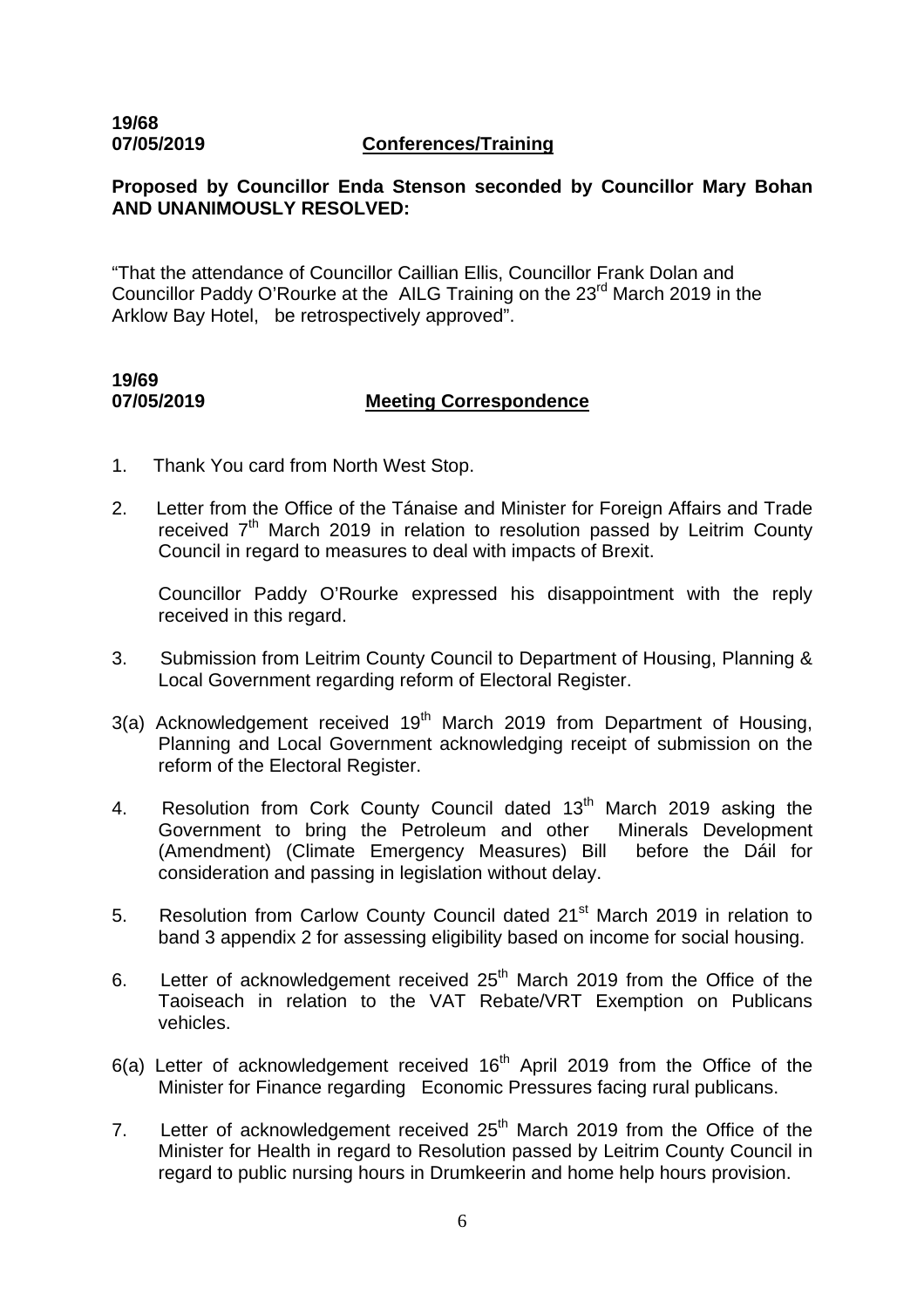Councillor Mary Bohan stated that Public Nurse hours which was 31 hours is now reduced to 19 hrs since last year. Councillor Bohan said that this is a very serious issue and on behalf of her constituents she is not going to stand over this and she proposed that a letter issue to the HSE requesting that the shortfall of 11 hours be restored immediately.

Councillor Padraig Fallon supported this proposal.

- 7(a) Letter from the Head of Social Care dated  $26<sup>th</sup>$  April 2019 in response to Resolution passed by Leitrim County Council in regard to public nursing hours in Drumkeerin and the provision of home help hours.
- 8. Resolution from Tipperary County Council dated 26<sup>th</sup> March 2019 calling on the Minister for Justice to "introduce a cap on the number of times that a repeat offender can avail of free legal aid".
- 9. Resolution from Westmeath County Council dated 27<sup>th</sup> March 2019 calling on the Government to accelerate its insurance reform programme.
- 10. Letter from Transport Infrastructure Ireland dated 1<sup>st</sup> April 2019 acknowledging receipt of Resolution passed by Leitrim County Council in regard to proposed road safety legislation.
- 11. Resolution from Donegal County Council dated 1<sup>st</sup> April 2019 in regard to Ireland Pollinator Plan about everyone working together and contributing to making the landscape more pollinator friendly.
- 12. Letter received 4<sup>th</sup> April 2019 from the Department of Children and Youth Affairs acknowledging receipt of Resolution passed by Leitrim County Council in regard to capital grants. Cllr Logan said that grants are not substantial in this regard and more infrastructure should be put in place.
- 13. Resolution from Kilkenny County Council received 5<sup>th</sup> April 2019 calling on all state bodies of Ireland to position a "fada" where it should be, in any given word in Irish, in all communications and relevant places when printing words in Irish.
- 14. Letter from the Department of Justice and Equality dated  $9<sup>th</sup>$  April 2019 in regard to resolution passed by Leitrim County Council in regard to Criminal investigations.
- 15. Letter from the Office of the General Manager Services for Older Persons in the HSE in regard to Resolution passed by Leitrim County Council in regard to St Patrick's Hospital.
- 16. Letter from the Office of the Minister for Education and Skills dated 25<sup>th</sup> April 2019 in regard to Resolution passed by Leitrim County Council in regard to introduction of Occupational First Aid Training for all teachers and SNAs.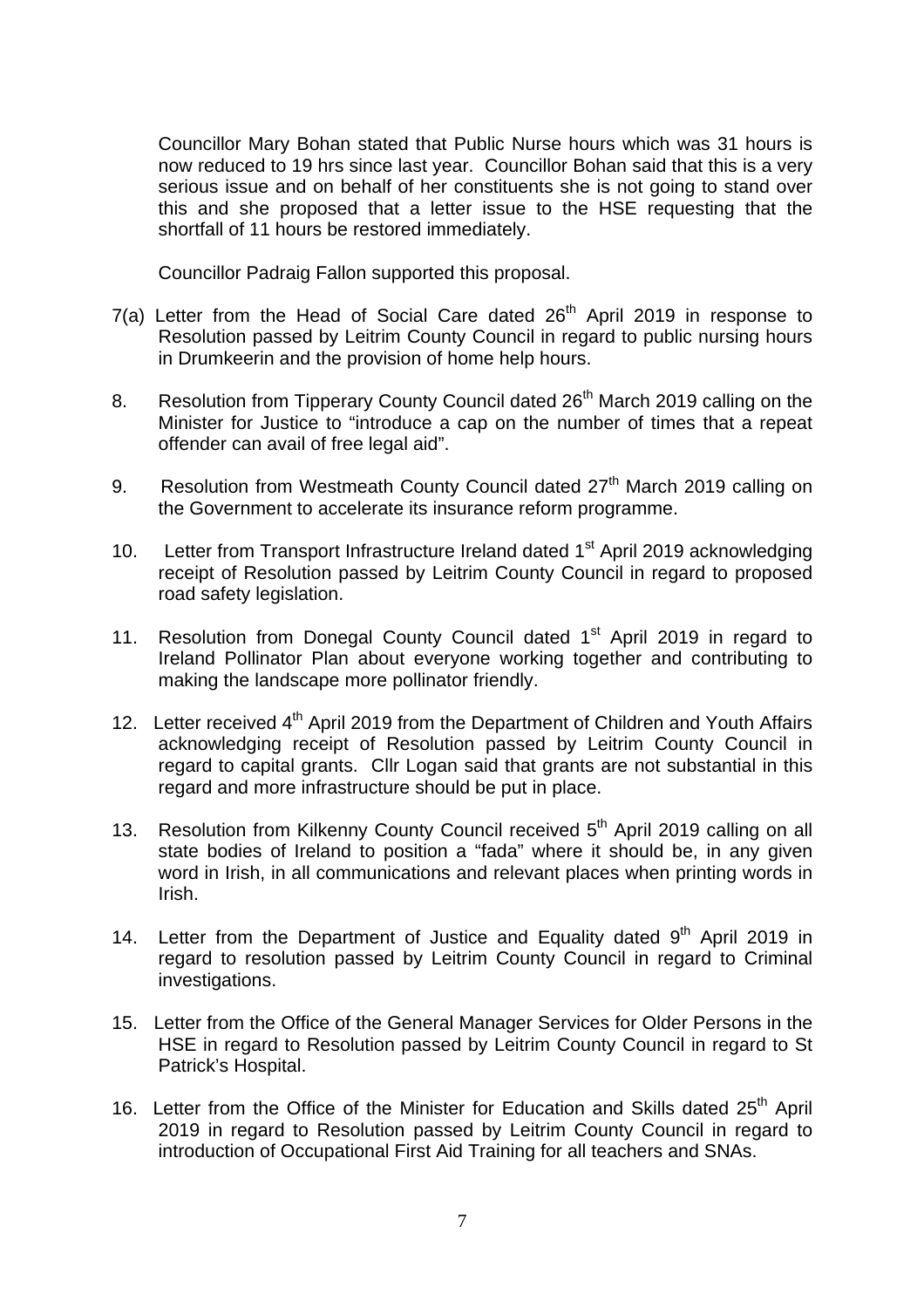17. Resolution from Kilkenny County Council received 30<sup>th</sup> April 2019 calling on the Minister for Health to extend the scheme for the provision of the cancer drug Pembro, which was previously granted to cervical cancer patients, to other cancer patients who have been determined through medical testing, to be compatible with and responsive to the drug.

## **Proposed by Councillor Enda Stenson seconded by Councillor Felim Gurn AND UNANIMOUSLY RESOLVED;**

"That Leitrim County Council call on the Minister for Health to extend the scheme for the provision of the cancer drug Pembro, which was previously granted to cervical cancer patients, to other cancer patients who have been determined through medical testing, to be compatible with and responsive to the drug".

## **Other Items discussed under Meeting Correspondence**

Councillor Caillian Ellis queried if there had been any response from the Minister for Agriculture in relation to land drainage. Mary Quinn confirmed that there was no reply to date. Councillor Caillian Ellis proposed that a further letter should issue to the Minister in this regard.

Cathaoirleach, Councillor Sean McGowan supported this.

# **19/70**

## **07/05/2019 Vote of Congratulations**

The Members unanimously extended a vote of congratulations to the following:-

• Staff and Management of Merenda who won the All Ireland Manufacturing Award.

## **Notices of Motions**

**19/71 07/05/2019 Additional Funding**

#### *To consider the following Notice of Motion submitted by Councillor Des Guckian;*

"That the Members of Leitrim County Council urge the Chief Executive and Council officials to demand from the Government an extra 20 million euro, over a five year term, to surface all our lanes and by-roads."

Councillor Des Guckian said that rural regeneration begins at the farm gate and he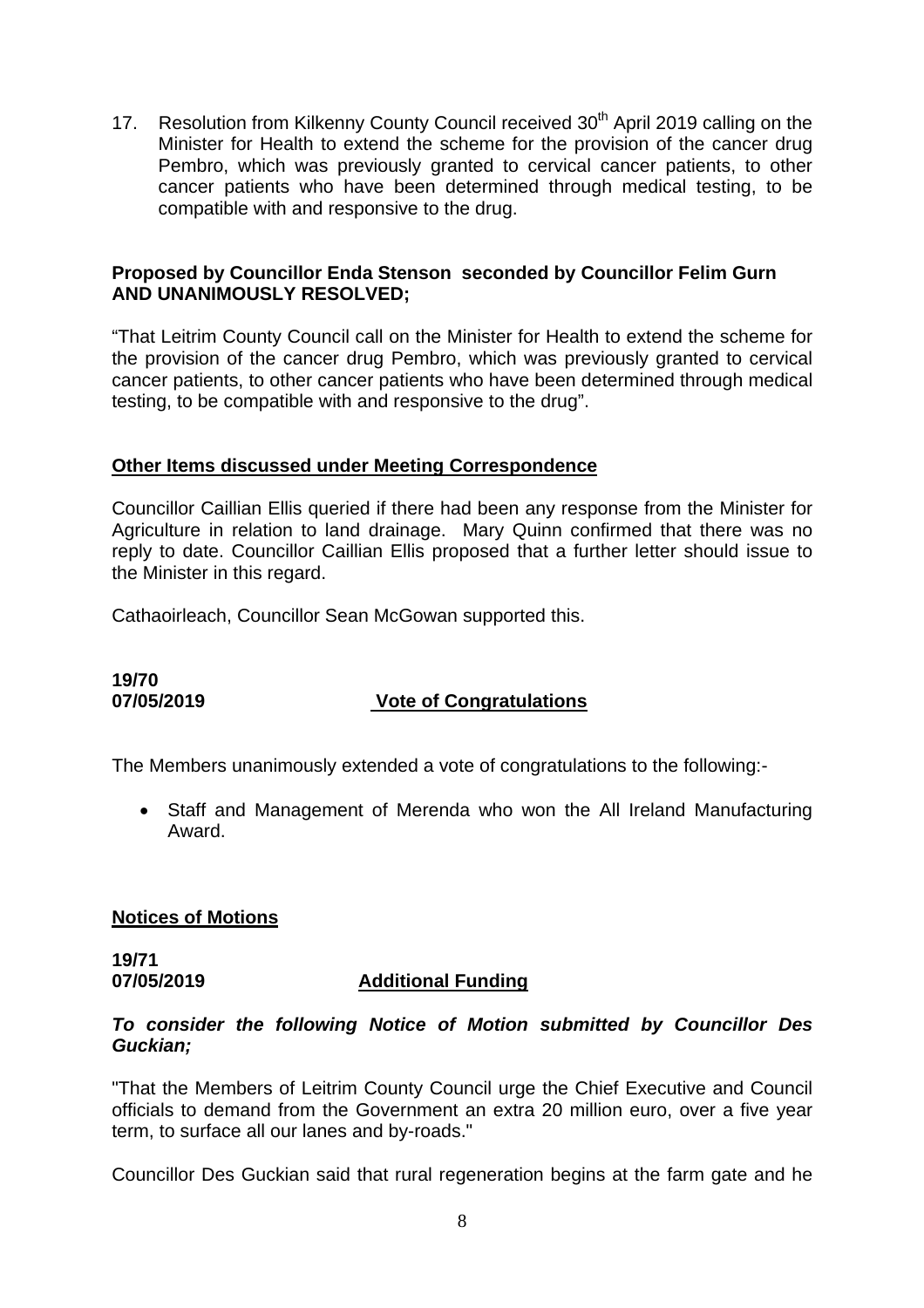called on the Government for additional funding to surface lanes and by roads.

Councillor Mary Bohan supported the motion and she noted that when a delegation from Leitrim met with Minister Ross he did not acknowledge rural Ireland.

Councillor Brendan Barry paid tribute to Minister Ring for the funding he provided to this county from his department and noted that Leitrim would be further on if additional funding had been forthcoming from the Minister for Transport, Tourism and Sport.

Councillor Paddy O'Rourke said the Minister for Transport, Tourism and Sport has abandoned rural Ireland and has not visited the county despite giving a commitment in 2017 to do so.

Mr Joseph Gilhooly, Director of Services, Economic Development, Planning and Transportation advised Members that €1.5 million has been spent on the Local Improvement Scheme since 2017 and 126 applications remain on the Local Improvement Scheme from the original list of 205.

## **Proposed by Councillor Des Guckian seconded by Councillor Mary Bohan AND UNANIMOUSLY RESOLVED:**

That Leitrim County Council demand from the Government an extra 20 million euro, over a five year term, to surface all our lanes and by-roads."

## *19/72 07/05/2019 Discounts be offered to Owner Occupiers*

#### *To consider the following Notice of Motion submitted by Councillor Padraig Fallon;*

"With over €24 Billion worth of loans having been sold to vultures funds in recent years at discounts of over 52%, all aided by a tax system designed to incentivise them, I propose that Leitrim County Council ask the Minister for Finance, why can't similar discounts be offered to owner occupiers in danger of losing the family home?"

Councillor Padraig Fallon gave the background to his motion and called for everything to be done to ensure that owner occupiers are supported and protected from the danger of losing their family homes.

Councillor Mary Bohan and Brendan Barry supported the motion and acknowledged that everyone is aware of hardships cases.

## **Proposed by Councillor Padraig Fallon and seconded by Councillor Mary Bohan AND UNANIMOUSLY RESOLVED:**

"With over €24 Billion worth of loans having been sold to vultures funds in recent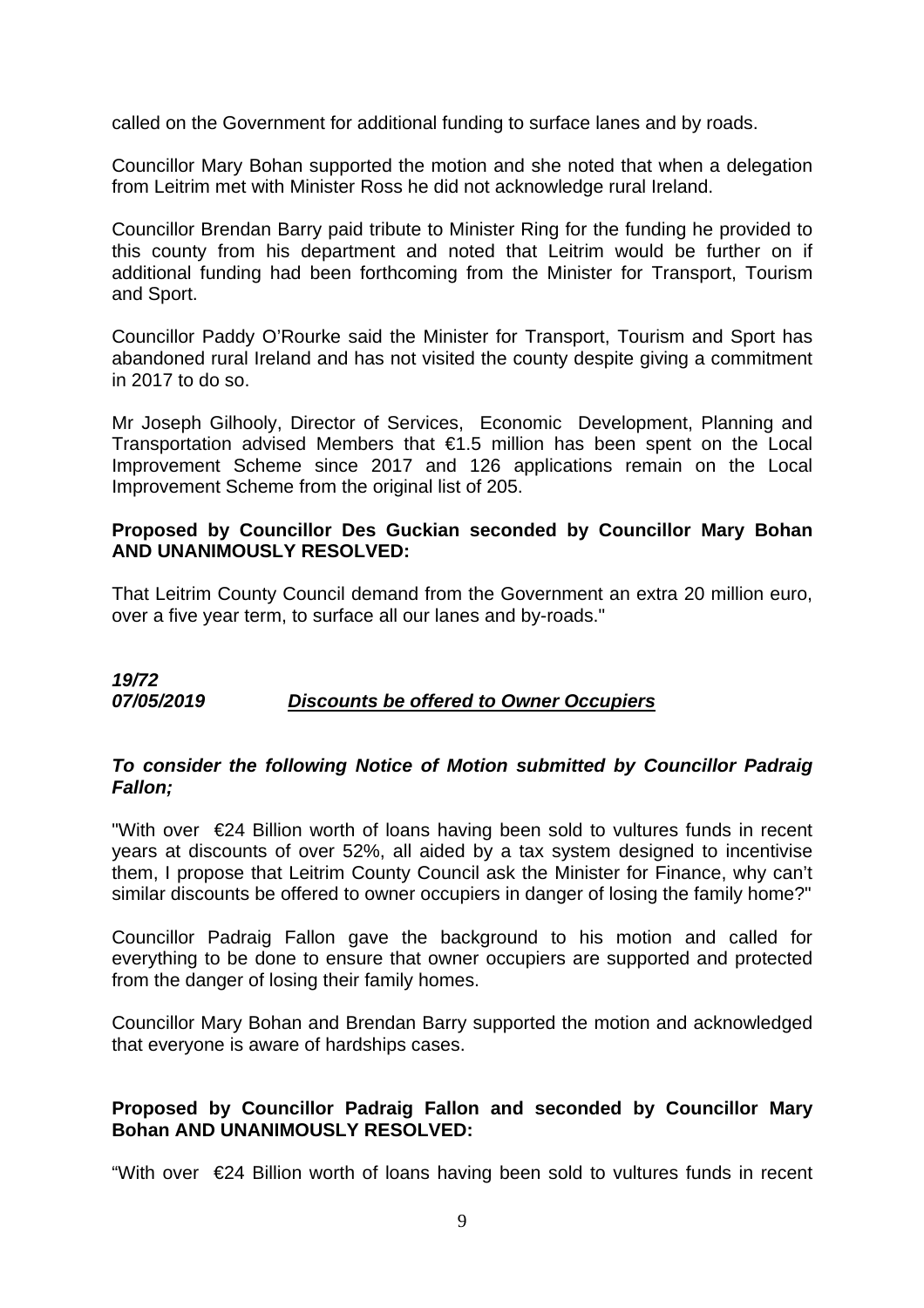years at discounts of over 52%, all aided by a tax system designed to incentivise them. That Leitrim County Council ask the Minister for Finance, why can't similar discounts be offered to owner occupiers in danger of losing the family home? "

## *19/73 07/05/2019 Greenway from Sligo to Enniskillen as a flagship tourism Project*

## *To consider the following Notice of Motion submitted by Councillor Sean McDermott;*

"I will ask Leitrim County Council to prioritize the proposed Greenway from Sligo to Enniskillen as a flagship tourism project for North Leitrim."

## *Report by Director of Services for Economic Development, Planning, Environment and Transportation.*

"Leitrim County Council has prioritised the SLNCR Greenway project as the key tourism project for the North Leitrim area. In order to advance the 58km in Sligo, Leitrim and Cavan an application seeking developmental costs of €635,000 was submitted by Leitrim Co. Co to the Department of Transport, Tourism and Sport in November 2018 on behalf of the three County Councils under the National and Regional Greenways Fund. The announcement of funding by the DTTAS under this scheme is anticipated in June."

Councillor Sean McDermott stated he is hopeful the application will be successful as North Leitrim has been missing out on a flagship project. This project would be going through the heart of Leitrim and would generate a lot of investment from tourism.

Councillor Caillian Ellis supported the motion. Councillor Ellis highlighted that every effort should be made to attract tourism from Ballinamore to Ballinaglera. He noted that Slieve Iarainn is a great asset, more signage is necessary and it is very important that Leitrim is promoted as a county.

Councillor Mary Bohan pointed out Leitrim County Council is trying to get the funding but the problem is the lack of funding. Councillor Mary Bohan said many tourists are visiting Parkes Castle and are not travelling on any further.

Councillor Felim Gurn insisted that Leitrim should be the lead partner and €600,000 is needed to kick start this project.

All Members supported the motion.

Mr Joseph Gilhooly, Director of Services, Economic Development, Planning, Environment and Transportation advised Members that the Business Case for this project has been completed. He stated that he is hopeful that funding will be forthcoming to move this project to the next phase. If funding is not forthcoming Leitrim County Council will be unable to move this project to the next phase. Mr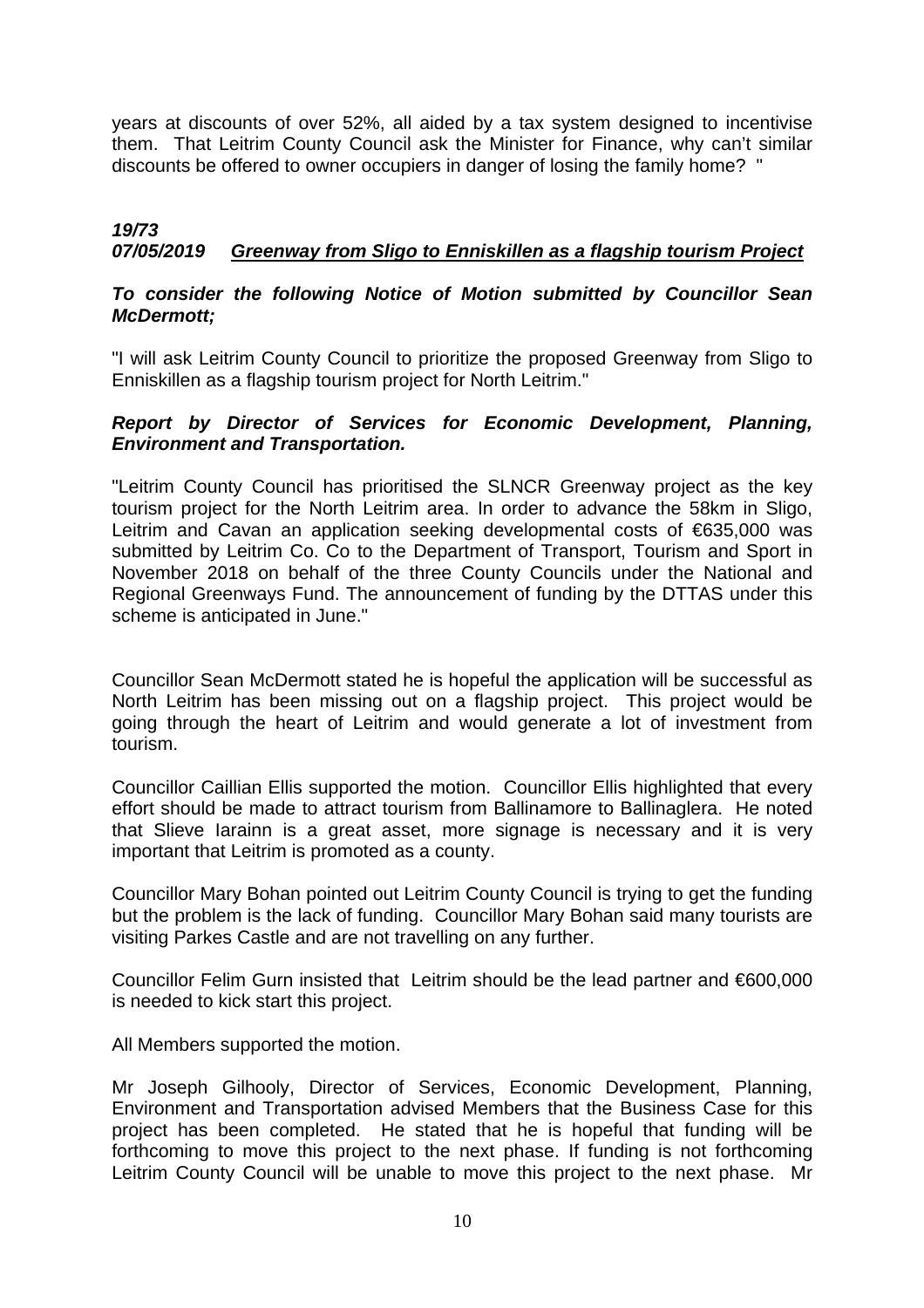Gilhooly confirmed that additional signage will be considered for the Slieve Iarainn Drive.

## *19/74 05/07/219 Incentives for Towns and Villages*

## *To consider the following Notice of Motion submitted by Councillor Felim Gurn;*

"That in the future Leitrim County Council do more to stimulate and support, by way of incentives, businesses on our main streets in towns all over Leitrim. This is urgently required to have a plan to bring businesses and residential premises back to our main streets."

## *Report by Director of Services for Economic Development, Planning, Environment and Transportation.*

"Within the last number of years Leitrim County Council has put in place the following incentive schemes to encourage start up businesses into the town centres.

The Incentivised Scheme for Town Centres gives an incentive to both landlords and new aspiring business owners/leasers to occupy vacant premises by lowering entry costs through a grant related to the level of rates payable on the property.

The grant operates on a sliding scale over 3 years as follows:

- Year 1 75% of the annual rates paid in year 1 of trading.
- Year 2 -50% of the annual rates paid in year 2 of trading.
- Year 3 25% of the annual rates paid in year 3 of trading.

A new incentive scheme specifically related to Art, Craft Studio/Art, Craft /Artisan Food Shops is also now available, the details of which are as follows:

100% of Commercial Rates paid in years 1 to 3 of trading (i.e. 12 month period of trading)

This grant will be discharged by way of an offset against commercial rates due.

In addition the Council works directly with and assists town teams and has been maximizing all investment opportunities for the towns through funding programs such as Towns and Villages and both the Urban and Rural Regeneration Funds along with continued promotion and marketing of the county as a tourism destination."

Councillor Felim Gurn gave the background to this motion and stated that an Rates Incentative Scheme in our Towns is paramount in order for towns to survive.

Councillor Finola Armstrong McGuire said that car parking spaces for customers and residential car parking also needs to be addressed in our towns and villages.

Councillor Seadhna Logan paid tribute to Cllr Felim Gurn on his motion and said that these problems are no longer confined to small towns. Cllr Logan insisted that proper incentivised town plans need to be put in place.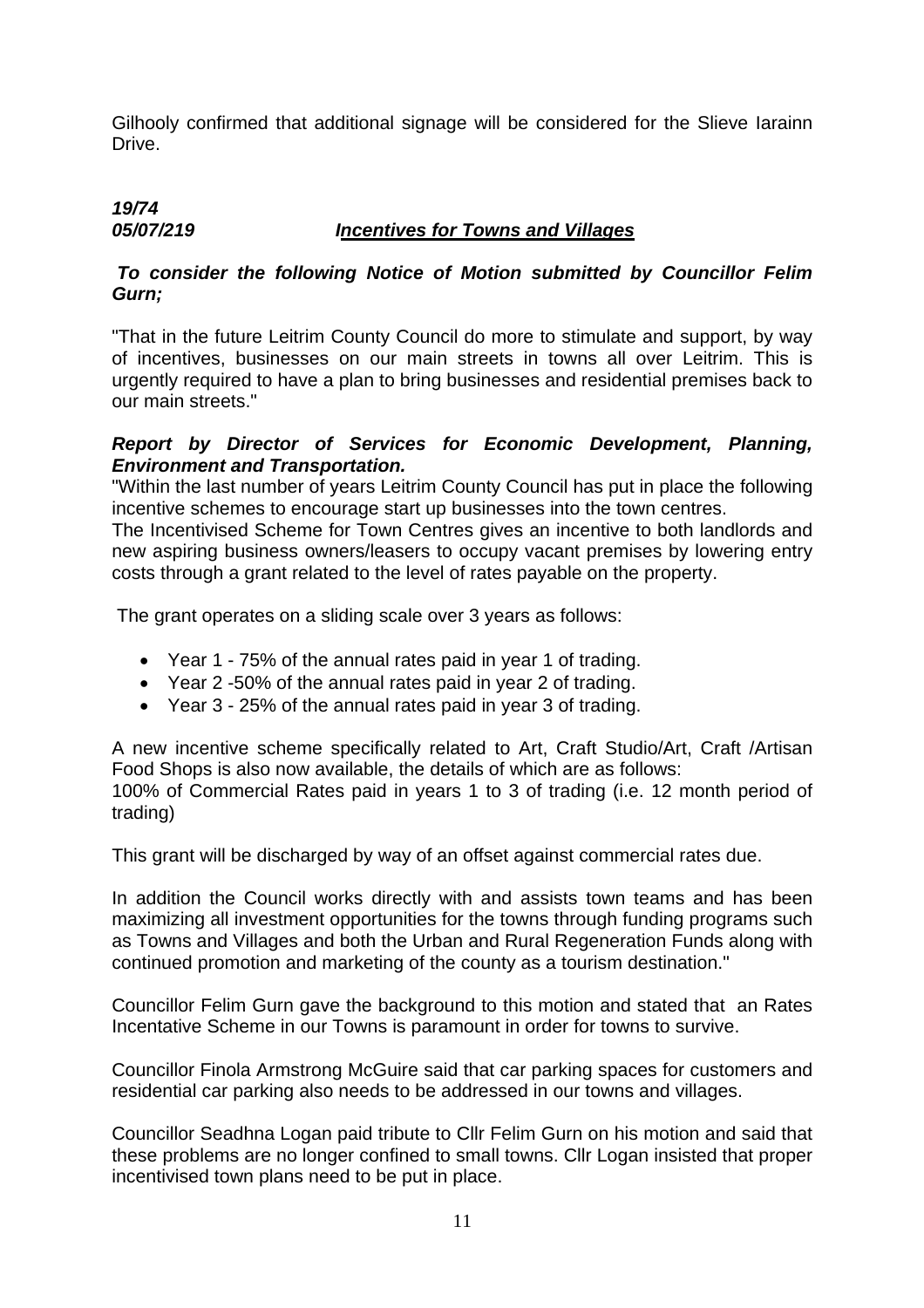Councillor Frank Dolan said that the way people conduct business has changed dramatically with a lot of shopping now done online.

Mr Joseph Gilhooly, Director of Services advised that people are coming from far and near and this brings vibrancy into alot of towns and villages in Leitrim. Mr Gilhooly acknowledged that retail is certainly changing.

## *19/75 07/05/2019 Housing Renovation Grants*

## *To consider the following Notice of Motion submitted by Councillor Paddy O'Rourke;*

"I ask Leitrim County Council to support me in calling on the Department of Environment to provide a meaningful "simple to apply" grant, to renovate some of the many vacant houses in our towns, villages and countryside. Many of these houses with a small amount of grant aid would provide comfortable houses for families that our communities badly need. The existing schemes such as 'Rebuilding Ireland' etc are too convoluted and are simply not working. What's required is an easy to administer grant which would bring many of these potentially good homes back into a position to contribute to community life."

Councillor Paddy O'Rourke said that such a scheme is important in order to rebuild Ireland and that rural communities could do with such scheme to renovate existing homes.

Councillor Mary Bohan and Councillor Padraig Fallon supported the motion.

Councillor Sean McDermott said that this could prevent rural schools from closing.

## **Proposed by Councillor Paddy O'Rourke and seconded by Councillor Caillian Ellis AND UNANIMOUSLY RESOLVED:**

"Leitrim County Council to support me in calling on the Department of Environment to provide a meaningful "simple to apply" grant, to renovate some of the many vacant houses in our towns, villages and countryside. Many of these houses with a small amount of grant aid would provide comfortable houses for families that our communities badly need. The existing schemes such as 'Rebuilding Ireland' etc are too convoluted and are simply not working. What's required is an easy to administer grant which would bring many of these potentially good homes back into a position to contribute to community life."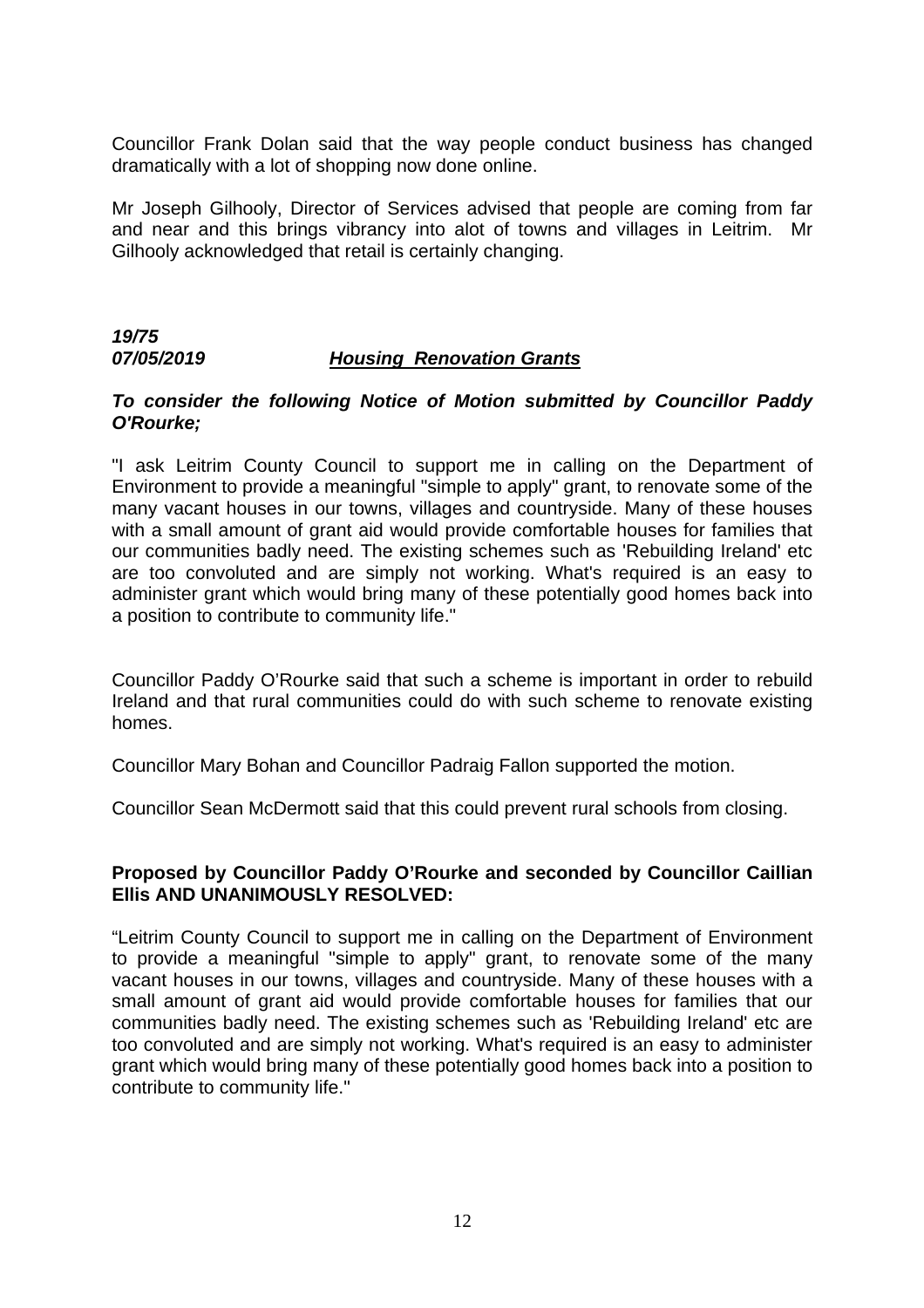## *19/76 07/05/2019 Cost Insurance Report*

## *To consider the following Notice of Motion submitted by Councillor Brendan Barry;*

"I request that Leitrim County Council ask the Government have any of the recommendations from the Cost of Insurance Report which was published in January 2017 being implemented? Such as, establish an Insurance Fraud Unit within An Garda, a national Insurance Claims database, and a place cap on claims and an obligation on Insurance companies to legally challenge claims that are suspected of being fraudulent. The State makes having motor Insurance a legal requirement and so has an obligation to the people, to make sure that insurance is affordable and fair."

Councillor Brendan Barry gave that background to his motion and said that this issue is affecting community groups.

All Members supported the motion.

## **Proposed by Councillor Brendan Barry and seconded by Councillor Padraig Fallon AND UNANIMOUSLY RESOLVED:**

"That Leitrim County Council ask the Government have any of the recommendations from the Cost of Insurance Report which was published in January 2017 being implemented? Such as, establish an Insurance Fraud Unit within An Garda, a national Insurance Claims database, and a place cap on claims and an obligation on Insurance companies to legally challenge claims that are suspected of being fraudulent. The State makes having motor Insurance a legal requirement and so has an obligation to the people, to make sure that insurance is affordable and fair."

## *19/77 07/05/2019 Taking in Charge of Residential Estates*

## *To consider the following Notice of Motion submitted by Councillor Finola Armstrong-McGuire;*

"I ask what progress has been made with completion and taking in charge of residential estates requested by our taxpayers in past two years? I particularly refer to the Marymount and Sinann Apartment area and through road leading to Ard Alainn, Mt Temple Mews, Mt St Josephs and Marist Convent. Potholes of large size have developed in this road. Residents are 20 years with roads of poor quality and deteriorating."

## *Report by Director of Services for Economic Development, Planning, Environment and Transportation.*

"Whilst the process has not been finalised in respect of the referenced estates,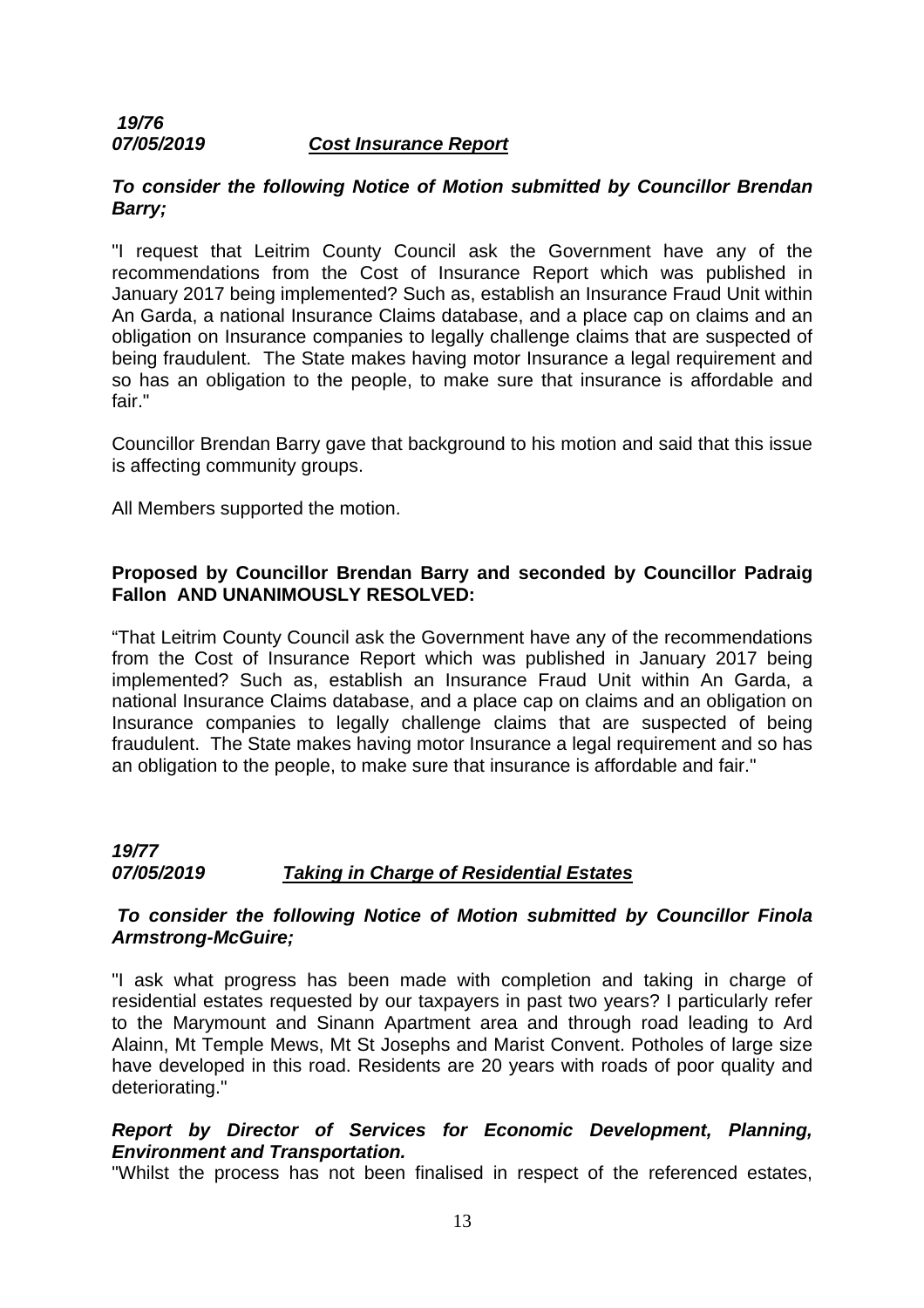significant progress has been made by the Council in respect of the potential taking in charge of these, and other, estates. Notwithstanding that the Council is favourably disposed towards taking in charge of residential estates, as previously advised the Council has to ensure that it does not expose itself to unacceptable risk in taking these estates in charge and also that the process of taking in charge is done so fully and in accordance with the legislative requirements. In processing taking in charge requests the Council may have to engage with various banks, insurance companies as well as third party property owners and Irish Water. Such engagements can be protracted and may also involve recourse to the legal route. The Council intends to move to the public advertisement/consultation phase in respect of a large number of estates in the next few weeks, however, the exact number is dependent on the provision of certain easements by third parties outside the control of the Council.

In relation to the referenced estates, unfortunately the Council still has not received the requisite wayleave/easements over third party private properties to enable the taking in charge of these services. In order to facilitate and expedite the taking in charge process the Council has itself assumed the costs of the preparation and registration of these wayleaves. Until such time as the relevant property owners return the wayleave documents the Council is not in a position to take these in charge."

Councillor Finola Armstrong McGuire acknowledged that this is private property and she said that there are very large potholes developing on this road, residents have been living in this area for 20 years and this poor service can't continue. Leitrim County Council have to put in place safety measures in this area. There are a significant number of residents that need to be looked after and she appealed to the Council to get this issue sorted out.

Councillor Mary Bohan noted that there are a number of estates in Drumkeerin in a similar situation waiting for their estates to be taken in charge.

Councillor Brendan Barry queried when the next tranche of housing estates will be taken in charge.

Mr. Bernard Greene, Senior Planner confirmed that an advertisement is currently being prepared for publishing in the Local Media and this issue will be considered at the July Council Meeting.

Mr. Greene highlighted Leitrim County Council have no legal obligation to enter into housing estates that are not in Charge by Leitrim County Council. Mr Greene confirmed Leitrim County Council may be able to take in charge Roads but not the foul sewer as this will remain the responsibility of the estate owner.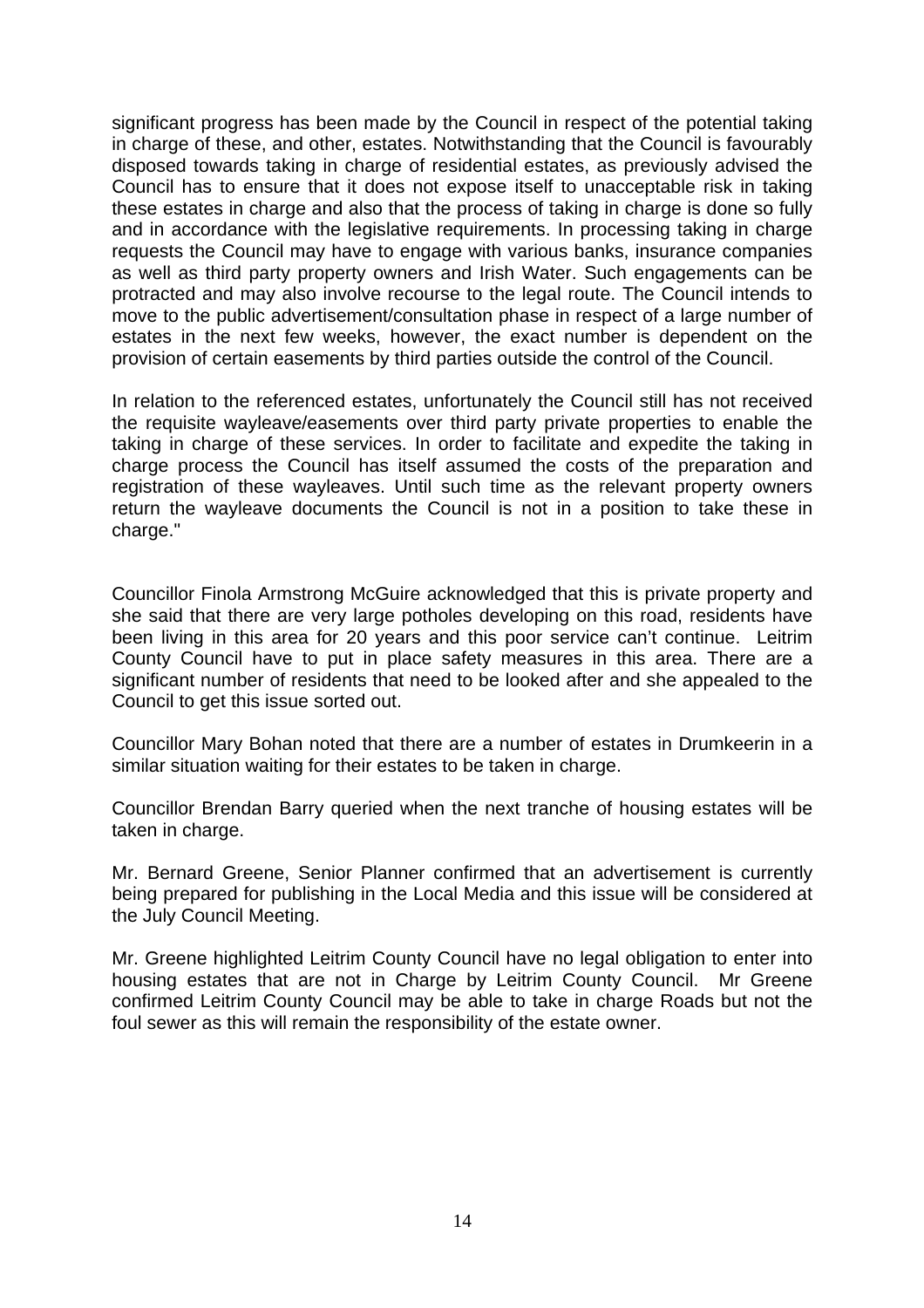## *19/78 07/05/2019 Tenant (Incremental) Purchase Scheme*

## *To consider the following Notice of Motion submitted by Councillor Justin Warnock;*

"I will ask the Elected members to support this motion, to call on the Minister for Housing, Planning and Local Government, Eoghan Murphy TD, to review the Tenant (Incremental) Purchase Scheme, which is biased towards residents of one-off Local Authority houses on family farms in Rural Leitrim and Rural Ireland. There has to be more flexibility where the tenants cannot, for various reasons, meet the financial requirement of the Purchase Scheme and a role should be given to their adult children to assist with the purchase."

Councillor Sinead Guckian moved this motion on behalf of Councillor Justin Warnock as he was unable to attend the meeting due to an appeal on afforestration.

Councillor Mary Bohan sought an update on the Tenant Purchase Scheme and proposed the Minister be contacted to give more flexibility to tenants who want to avail of this scheme.

Ms Mary Quinn, Housing and Community, Corporate Services, Cultural and Emergency Services confirmed that there is no further update on this scheme to date and agreed to contact the Minister in this regard.

## **Proposed by Councillor Justin Warnock and seconded by Councillor Mary Bohan AND UNANIMOUSLY RESOLVED:**

"That Leitrim County Council call on the Minister for Housing, Planning and Local Government, Eoghan Murphy TD, to review the Tenant (Incremental) Purchase Scheme, which is biased towards residents of one-off Local Authority houses on family farms in Rural Leitrim and Rural Ireland. There has to be more flexibility where the tenants cannot, for various reasons, meet the financial requirement of the Purchase Scheme and a role should be given to their adult children to assist with the purchase."

## **19/79 07/05/2019 Fair Deal Scheme**

Cathaoirleach, Councillor Sean McGowan proposed that Motion No 20 in his name and Motion No 26 in the name of Councillor Gerry Dolan would be taken concurrently as they all relate to the Fair Deal Scheme. This was agreed by the Members.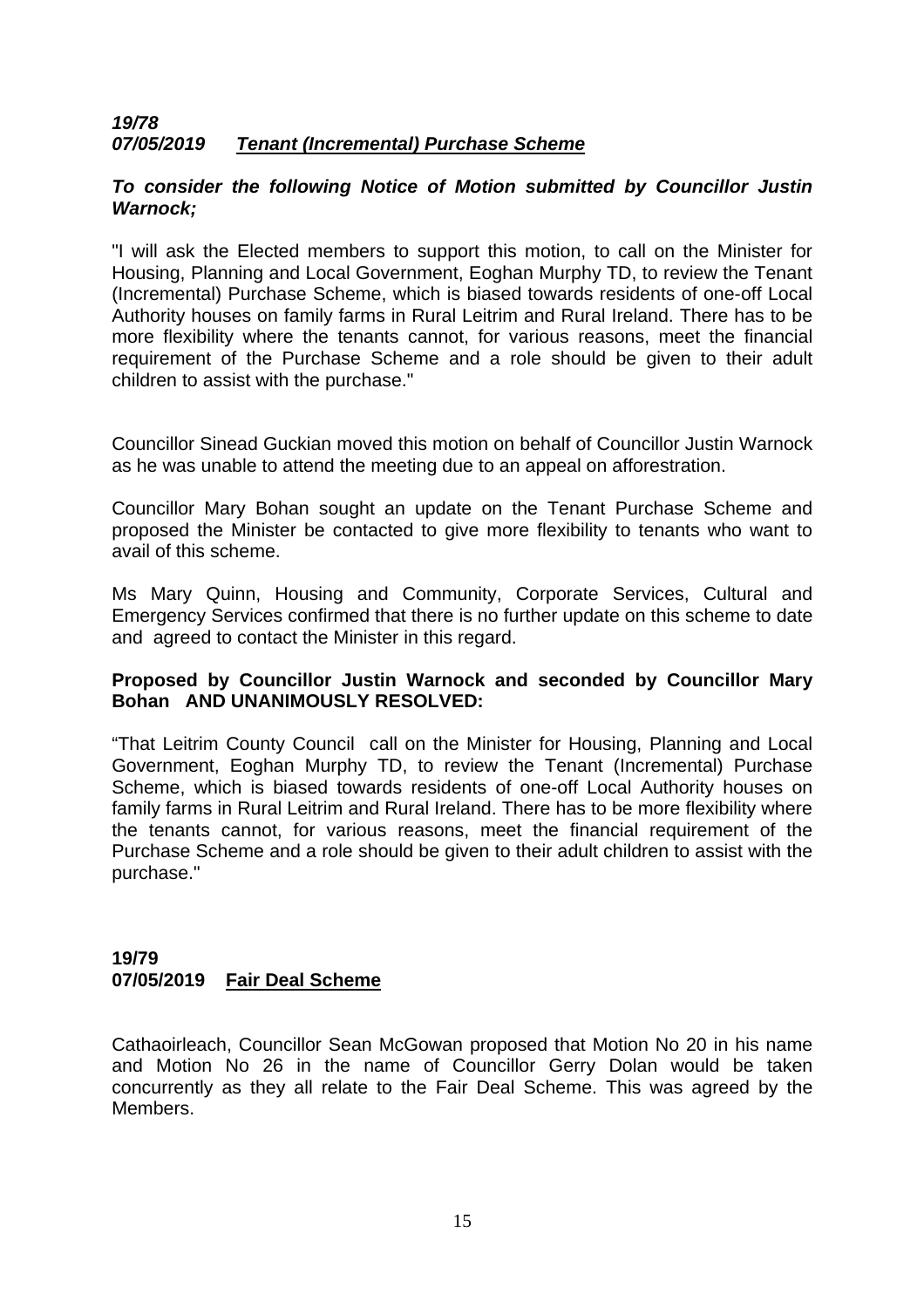## *To consider the following Notice of Motion submitted by Councillor Sean McGowan;*

"I will seek the support of Members in calling on the Department of Health and the HSE to extend the "Fair Deal Scheme" to people in their home who fulfil the criteria on a needs assessment."

## *To consider the following Notice of Motion submitted by Councillor Gerry Dolan;*

"I ask Leitrim County Council to call on the HSE to make the fair deal scheme more attractive for people who have to use nursing homes, hospitals or private care as some people have to pay approx €1600 a week. As some people are living in fear of loosing their homes and in some cases their farms which they want to leave to their families. Also to provide extra home help to enable as many of those people affected to live out their lives at home."

Councillor Sean McGowan proposed that the Fair Deal Scheme should be extended to facilitate people who want to live in their own homes, in their own communities and this would save the HSE and Department of Health in the long term a considerable amount of money.

Councillor Gerry Dolan supported the motion.

## **Proposed by Councillor Sean McGowan and seconded by Councillor Gerry Dolan AND UNANIMOUSLY RESOLVED:**

"That Leitrim County Council call on the Department of Health and the HSE to extend the "Fair Deal Scheme" to people in their home who fulfil the criteria on a needs assessment."

"That Leitrim County Council call on the HSE to make the fair deal scheme more attractive for people who have to use nursing homes, hospitals or private care as some people have to pay approx €1600 a week. As some people are living in fear of loosing their homes and in some cases their farms which they want to leave to their families. Also to provide extra home help to enable as many of those people affected to live out their lives at home."

## *19/80 07/05/2019 Local Government (Water Pollution) (Amendment) Bill 2018*

## *To consider the following Notice of Motion submitted by Councillor Caroline Mulvey;*

"I request that we as a Council write to the Minister and ask that Martin Kenny, TD's bill titled 'Local Government (Water Pollution) (Amendment) Bill 2018' be put before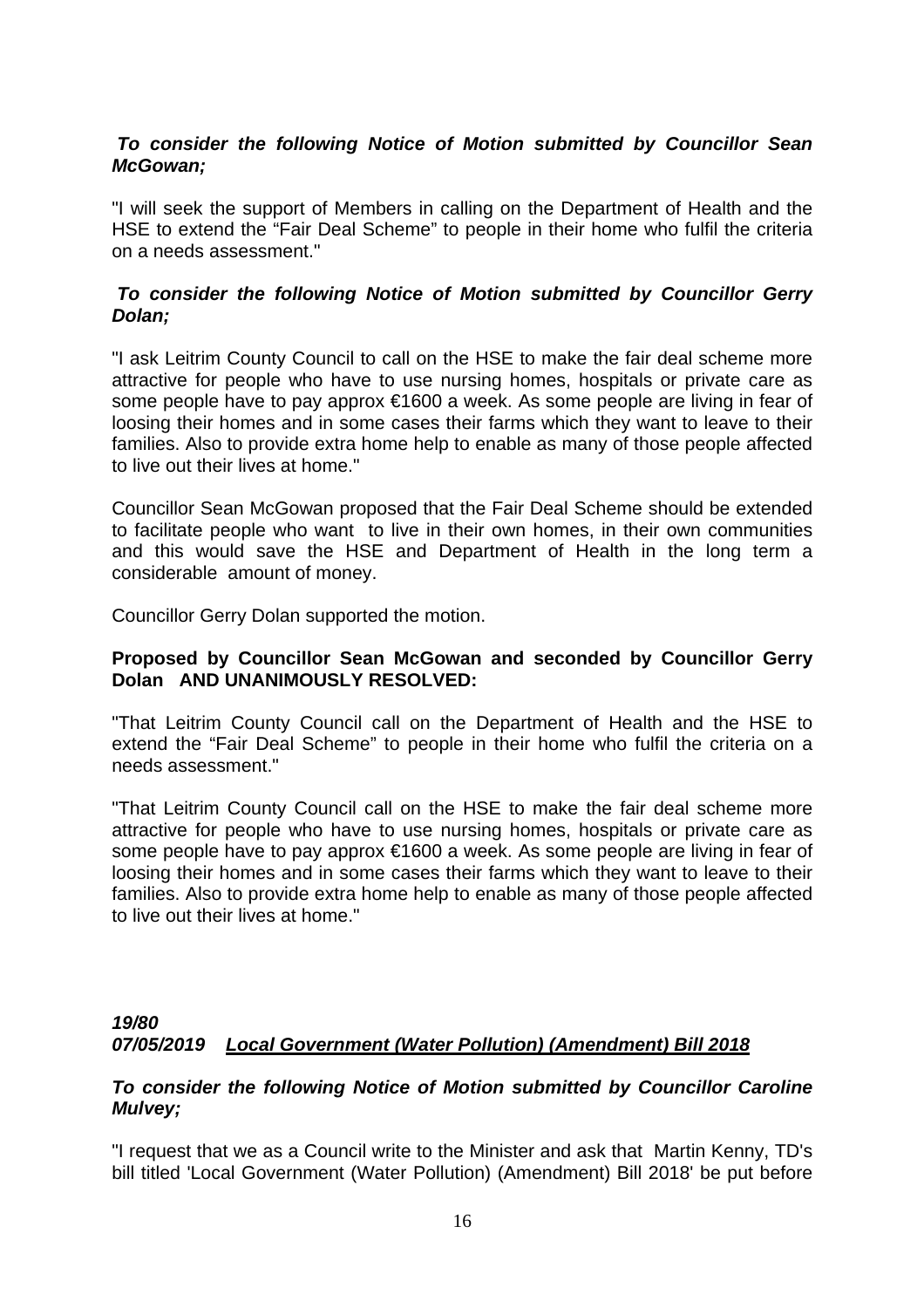the Oireachtas Committee as a matter of urgency as it is a major concern for people in Leitrim.

This bill is proposed to amend the provisions of the Local Government (Water Pollution) Act 1977 to provide for the granting of discharge licences by a water services authority for the development of single houses."

## **Proposed by Councillor Caroline Mulvey and seconded by Councillor Enda Stenson AND UNANIMOUSLY RESOLVED:**

 "That Leitrim County Council contact the Minister and ask that Martin Kenny, TD's bill titled 'Local Government (Water Pollution) (Amendment) Bill 2018' be put before the Oireachtas Committee as a matter of urgency as it is a major concern for people in Leitrim.

This bill is proposed to amend the provisions of the Local Government (Water Pollution) Act 1977 to provide for the granting of discharge licences by a water services authority for the development of single houses".

## *19/81 07/05/2019 Disabled Persons Grant Scheme*

## *To consider the following Notice of Motion submitted by Councillor Caillian Ellis;*

"I ask Leitrim County Council to update its rate of payment under the Disabled Persons Grant scheme which has not been updated for a number of years. Also to know what provisions are in place for ongoing assistance under the scheme for people with long term requirements such as people who suffer from disease such as Parkinson's, DMD (Duchenne Muscular Disease) who may need equipment such as hoists to be updated."

## *Report by Director of Services, Housing and Community, Corporate Services, Cultural and Emergency Services*

"The unit rates under the Housing Grant schemes have been updated and are being applied to all current applications."

Ms Mary Quinn, Director of Services, Housing , Community, Corporate Services, Cultural and Emergency Services confirmed that the updated rates have been applied and there is no delay in processing applications for the Disabled Persons Grant Scheme.

Councillor Padraig Fallon highlighted that there is a delay in Occupational Therapists getting out to assess applicants.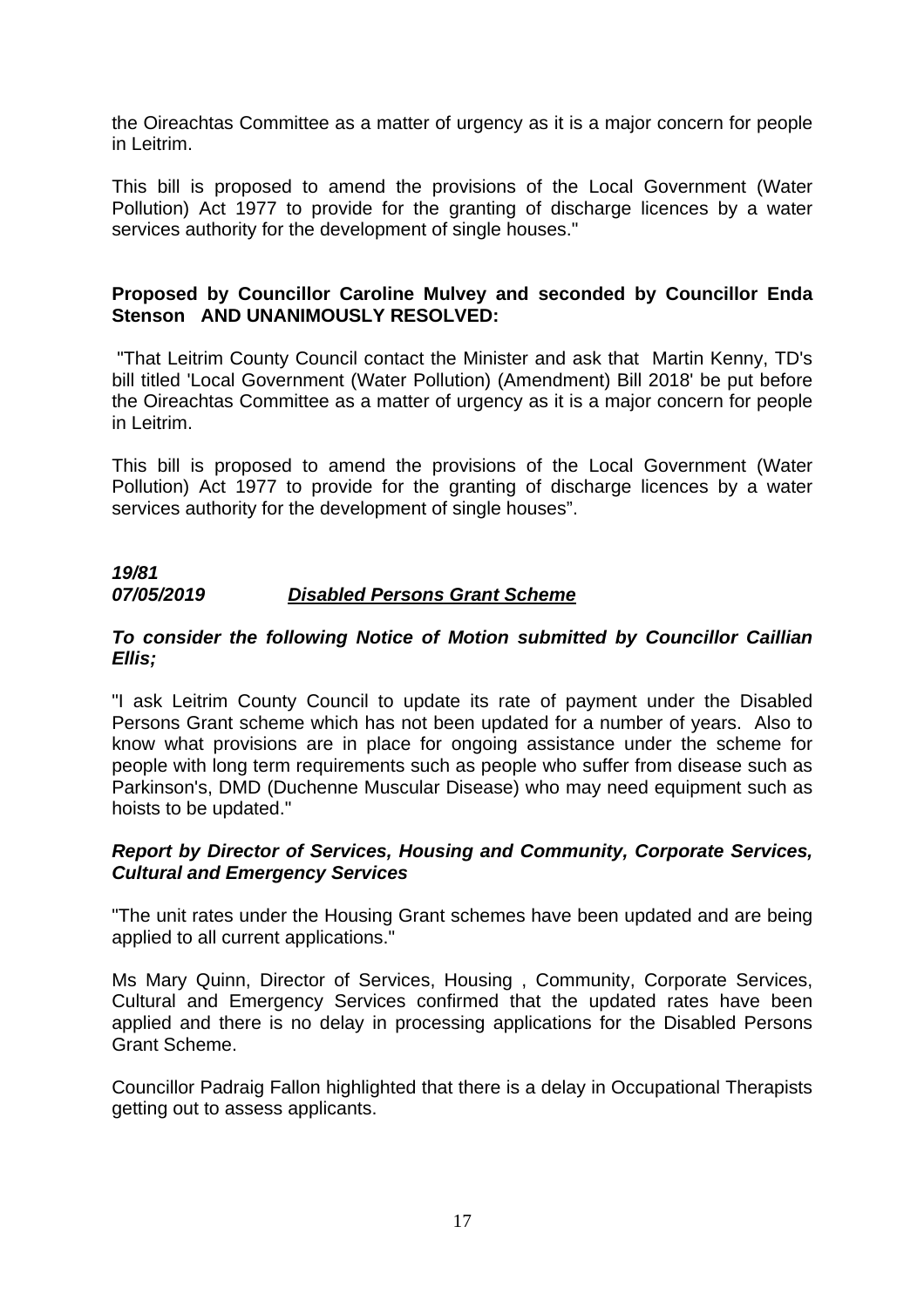## *19/82 07/05/2019 Broadband connections*

## *To consider the following Notice of Motion submitted by Councillor Frank Dolan;*

"I will ask Leitrim County Council to write to EIR for an explanation as to why people are not being connected up for broadband even where the cable is in place. Many households are frustrated with the fact that the cable is beside them, that they are quite willing to pay, but cannot get connected."

Councillor Frank Dolan said EIR have laid broadband cables in Dromahaire and people are willing to subscribe to their service and they can't get access to the service even though cables are located beside them. People are frustrated at the way this service is being rolled out..

Councillor Mary Bohan said that this is a very big issue in Dromahair and Drumkeerin and it is very difficult to explain to people why they can't get access to the service.

Councillor Fallon said that there are a lot of black spots in North Leitrim.

Cllr Stenson insisted that this issue needs to be looked at.

Councillor Sean McGowan proposed that EIR be invited to the July meeting to give a presentation in this regard.

## **Proposed by Councillor Frank Dolan and seconded by Councillor Mary Bohan AND UNANIMOUSLY RESOLVED:**

"That Leitrim County Council write to EIR for an explanation as to why people are not being connected up for broadband even where the cable is in place. Many households are frustrated with the fact that the cable is beside them, that they are quite willing to pay, but cannot get connected".

*19/83* 

## *07/05/2019 Housing Assistance Programme*

#### *To consider the following Notice of Motion submitted by Councillor Seadhna Logan;*

"Rents are soaring and suitable accommodation across the county is becoming very hard found by those in receipt of HAP. I am calling on Minister, Eoghan Murphy TD and his Housing Department to immediately review the HAP scheme with a view to address the limitations of the scheme as a consequence of rent limits."

Councillor Seadhna Logan said rents in Carrick-on-Shannon and the wider Carrick area are increasing. New tenants are finding it very difficult to get landlords who will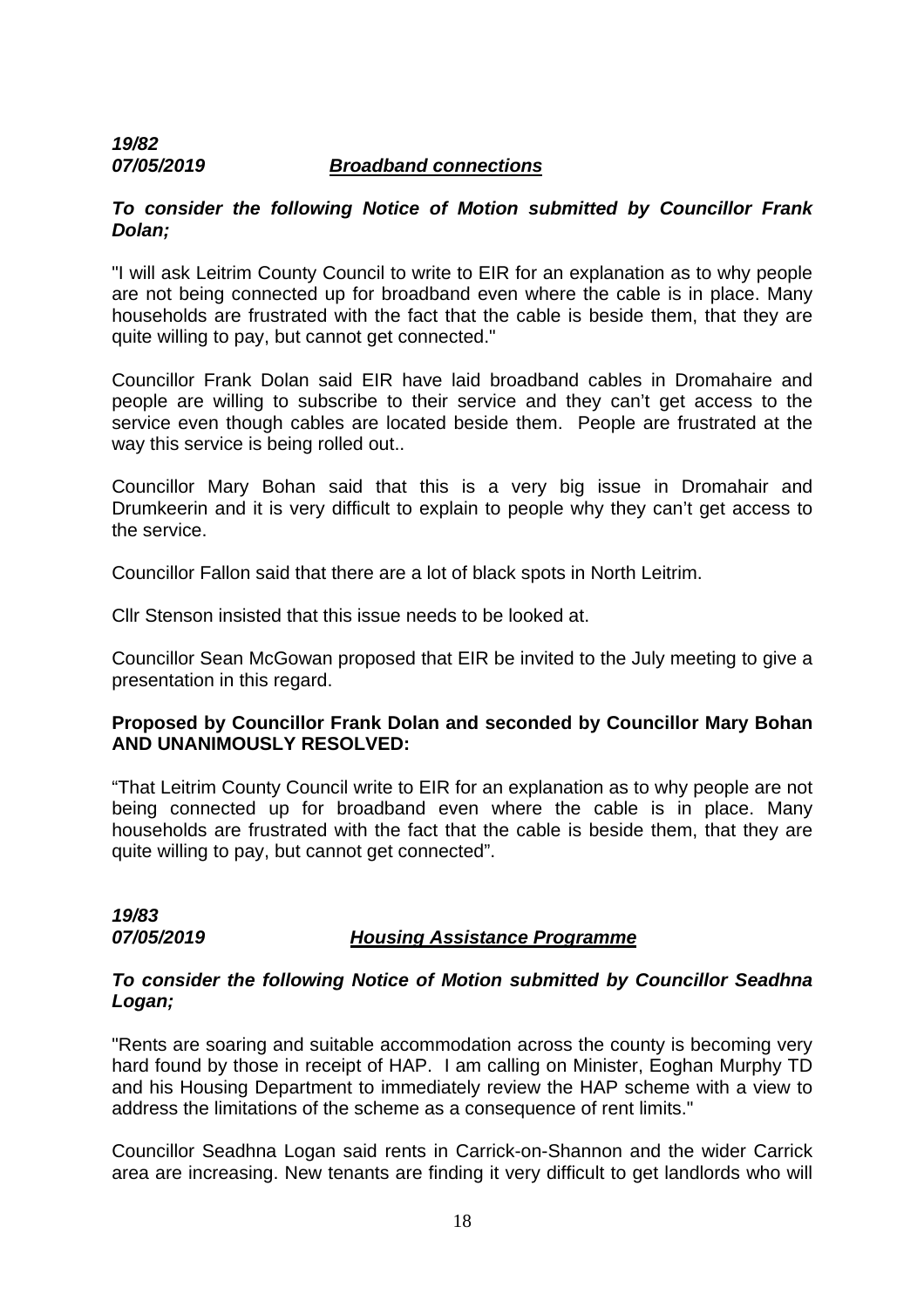take HAP tenants.

Ms Mary Quinn, Director of Services, Housing, Community, Corporate Services, Cultural and Emergency Service said it was demand led in South Leitrim, this would be kept under view.

## **Proposed by Councillor Seadhna Logan and seconded by Councillor Finola Armstrong McGuire AND UNANIMOUSLY RESOLVED:**

"That Leitrim County Council call on the Minister, Eoghan Murphy TD and his Housing Department to immediately review the HAP scheme with a view to address the limitations of the scheme as a consequence of rent limits as Rents are soaring and suitable accommodation across the county is becoming very hard found by those in receipt of HAP."

#### *19/84 07/05/2019 Home Help Hours and Home Care Packages*

Cathaoirleach, Councillor Sean McGowan proposed that Motion No 25 in the name of Councillor Mary Bohan and Motion No 27 in the name of Councillor Enda Stenson would be taken concurrently as they both relate to home help and home care. This was agreed by the Members.

## *To consider the following Notice of Motion submitted by Councillor Cllr Mary Bohan;*

"I propose that Leitrim County Council call once again on the Minister for Health, Mr Simon Harris TD and the HSE to provide adequate home help hours and home care packages to those who urgently need this service in our communities."

## *To consider the following Notice of Motion submitted by Councillor Enda Stenson;*

"I call on all of members of Leitrim County Council to support my calls on the HSE to immediately address the major issue that has arisen over the Non Appointment of Carers to our people who vitally need this service, there are excellent carers only too willing to carry out this much needed service, but the HSE are refusing to act on advice of our Public Health Nurses, also the issue of long delays at present being encountered by Children that have been sent forward by their GP for an appointment with CAMHS (Child & Adolescent Mental Health Services) those delays now can be up to 2 years."

Councillor Mary Bohan said home help and home care is the most serious issue coming to the forefront. In the 2019 Budget for Home Care, there was no mention of home help, which shows that home care is not a priority. Councillor Bohan proposed that Leitrim County Council call on the HSE and the Minister for Health to provide adequate packages in this regard to our communities.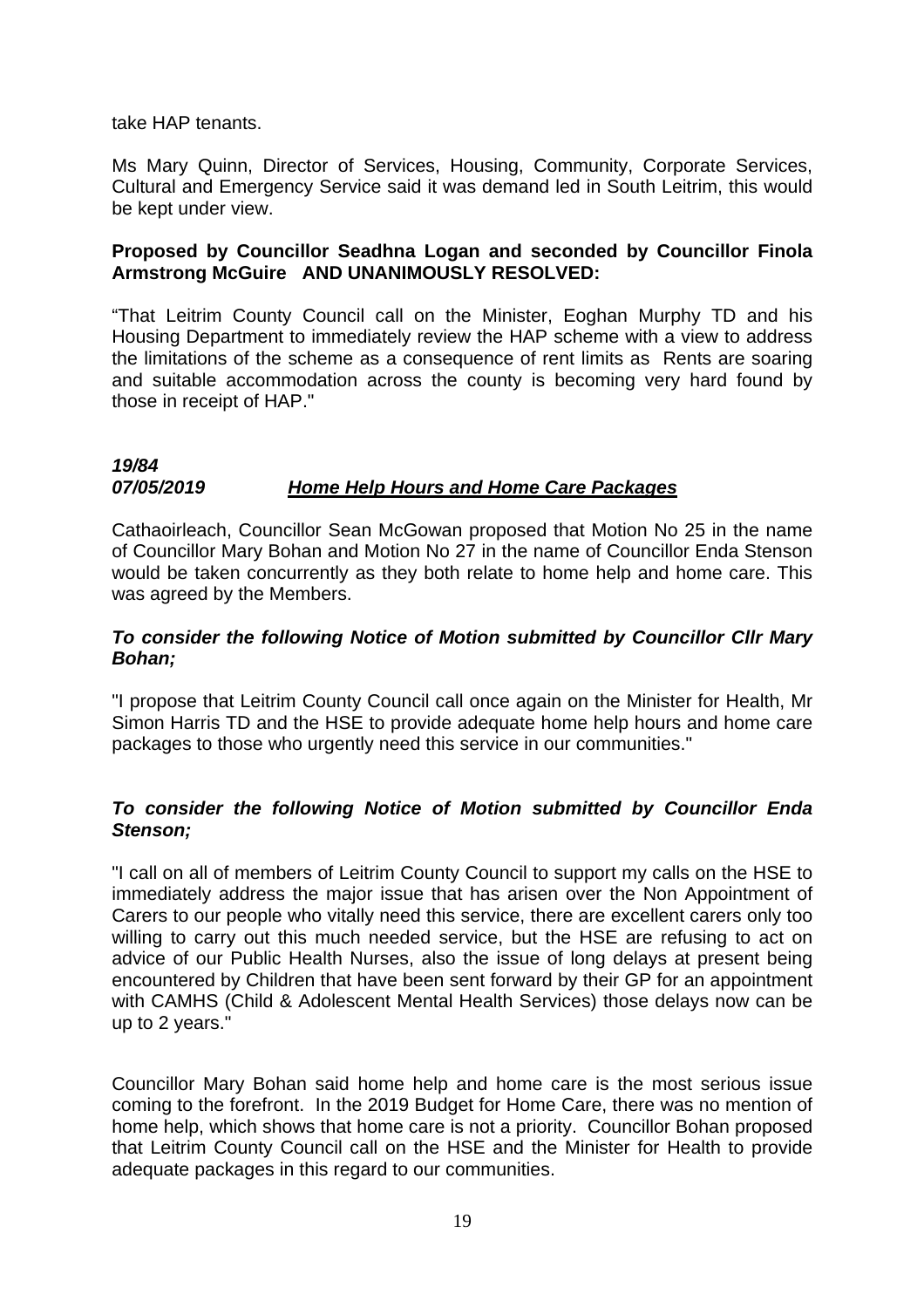Councillor Enda Stenson said that this is a critical situation that people are faced with today.

Councillor Gerry Dolan said people are in fear they will lose their land or house and he highlighted that it is ridiculous what people have to pay to stay in Nursing Homes.

All Members supported the motion.

Councillor Sean McGowan, Cathaoirleach proposed that Mr Paul Reid, CEO of the Health Service Executive be invited to a meeting of Leitrim County Council in this regard.

## **Proposed by Councillor Mary Bohan and seconded by Councillor Enda Stenson AND UNANIMOUSLY RESOLVED:**

"That Leitrim County Council call once again on the Minister for Health, Mr Simon Harris TD and the HSE to provide adequate home help hours and home care packages to those who urgently need this service in our communities."

"That Leitrim County Council support calls on the HSE to immediately address the major issue that has arisen over the Non Appointment of Carers to our people who vitally need this service, there are excellent carers only too willing to carry out this much needed service, but the HSE are refusing to act on advice of our Public Health Nurses, also the issue of long delays at present being encountered by Children that have been sent forward by their GP for an appointment with CAMHS (Child & Adolescent Mental Health Services) those delays now can be up to 2 years."

## **Cathaoirleach's Address**

Cathaoirleach, Sean McGowan outlined that he was honoured and privileged to have served as Cathaoirleach and to have represented the Council and the people of County Leitrim both throughout the County and abroad. Councillor McGowan thanked the Elected Members of Leitrim County Council for affording him that privilege and for all their support throughout the year. He also expressed thanks to Lar Power, Chief Executive, all the Staff of Leitrim County Council and the Leas Cathaoirleach, for their support, co-operation and courtesy shown to him as Cathaoirleach. Councillor McGowan also thanked the local media for their coverage of activities throughout the year and paid tribute to his family for their continued help, co-operation and support throughout the year.

The Members unanimously complimented and expressed thanks to Councillor McGowan on his fairness and impartiality in the role of Cathaoirleach and on the way in which he had represented the Council and the County with pride, respect and distinction and with a smile on his face throughout his year as Cathaoirleach.

The Chief Executive, Mr. Lar Power, on his own behalf and on behalf of the staff of the Council, thanked Councillor Sean McGowan for his support and co-operation